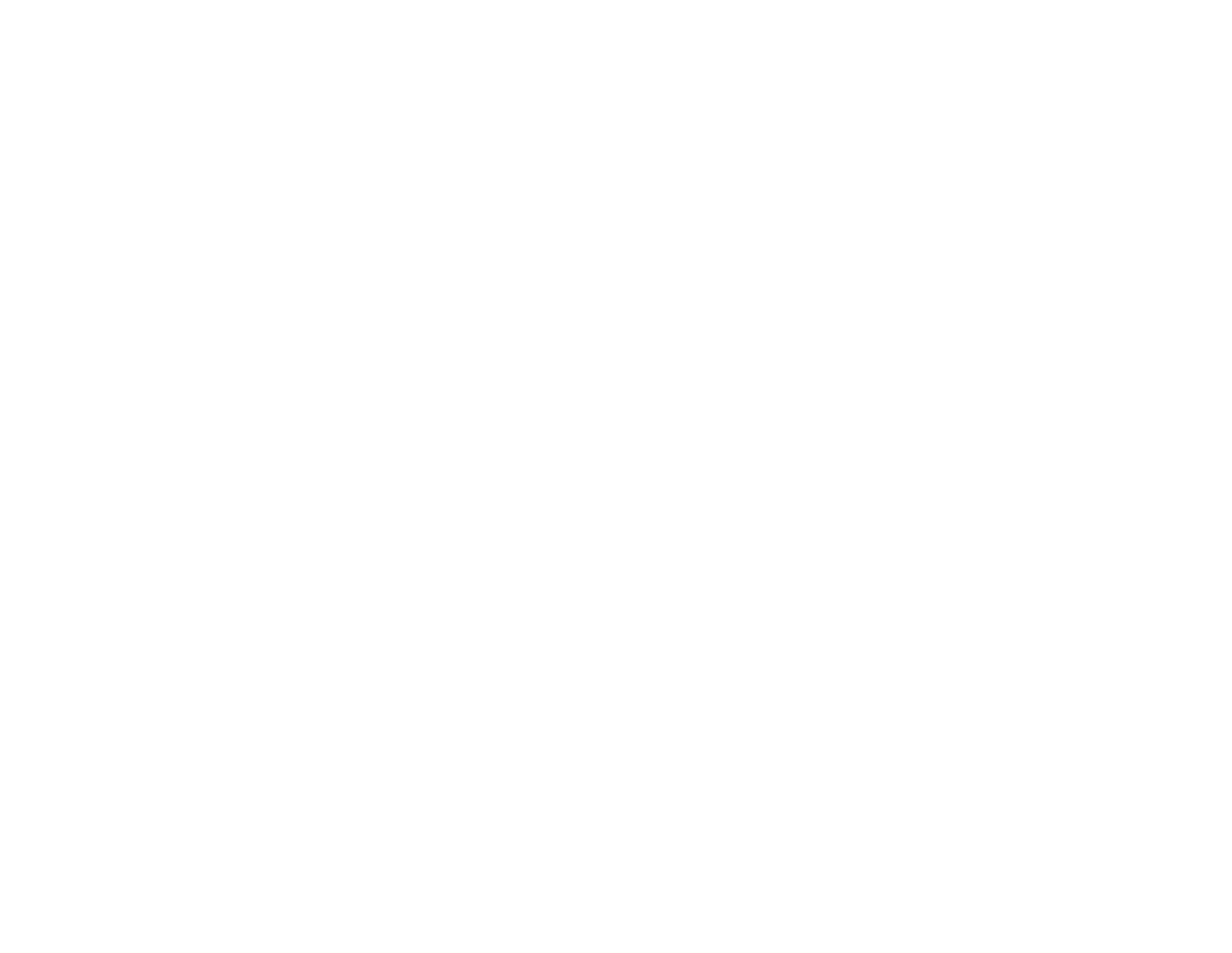# Middle FORSYTH COUNTY SCHOOLS Food & Nutrition Services

WEEK: 2 SPRING 2021-2022 Recommended Middle School Menu for specific school menu go to: www.mealviewer.com

To be served: March 7-11, March 28-April 1 ,April 25-29, May 16-20<br>MONDAY TUESDAY WEDNESDAY | THURSDAY | FRIDAY A+ BREAKFAST choices WG Honey Bun | Yoplait Yogurt w/ Muffin Tops | Mini WG Waffles